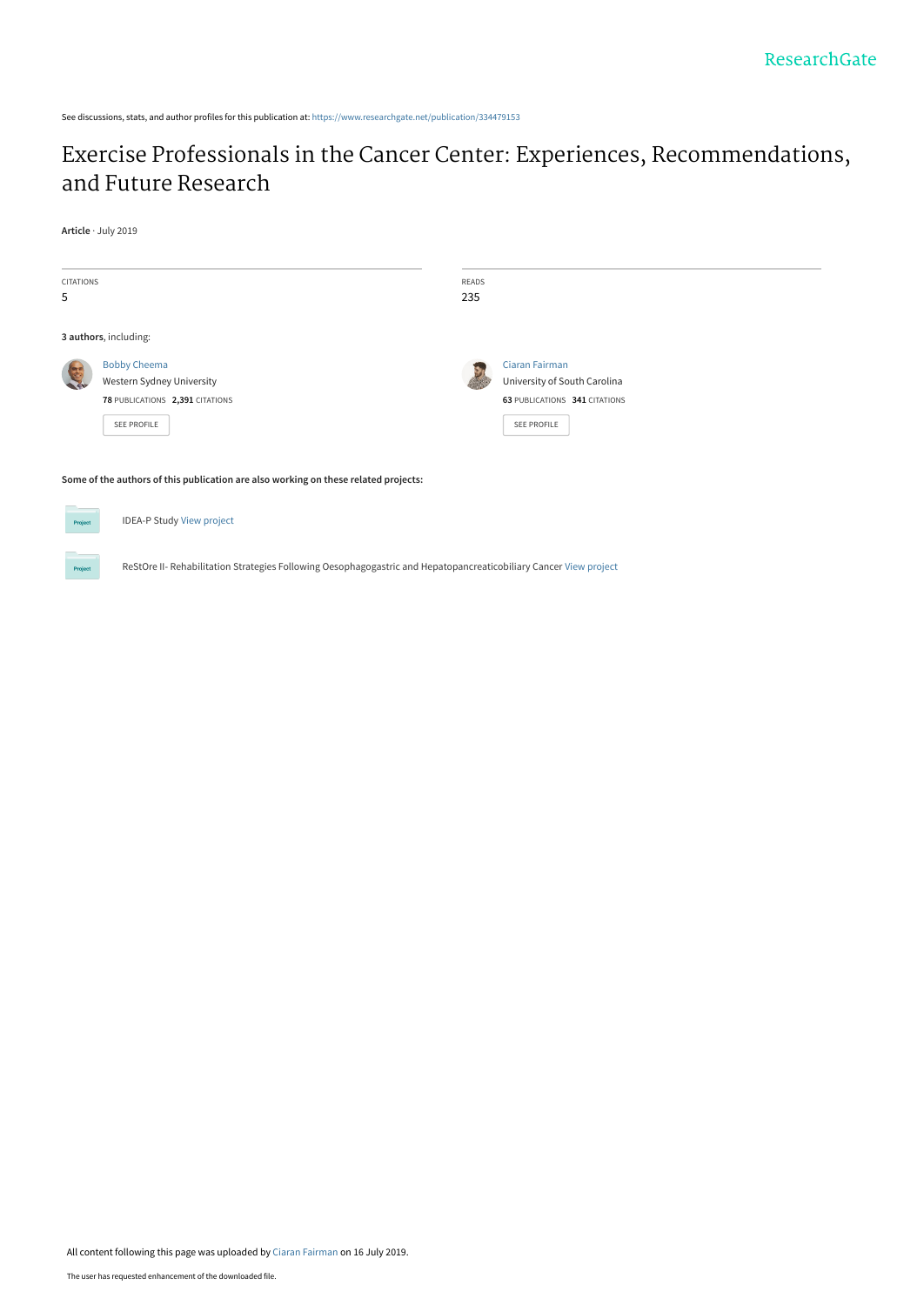# Exercise Professionals in the Cancer Center: Experiences, Recommendations, and Future Research

Birinder S. Cheema,<sup>1,2</sup> Ciaran M. Fairman,<sup>3</sup> and Michael Marthick<sup>4</sup>

### ABSTRACT

Downloaded from

https://journals.lww.com/acsm-tj

ৼ

In 2018, the Clinical Oncology Society of Australia published a landmark position statement calling for exercise to be integrated as standard practice in cancer care. Efforts to implement this directive in the years ahead will come with many practical challenges. We suggest that for the successful integration of exercise therapy to occur, exercise professionals and their services will have to become a respected, visible, and promoted part of the cancer treatment center itself (i.e., "part of the woodwork"). However, we are aware of no report in the literature documenting the role or experiences of an exercise professional working within a cancer center, or practical recommendations for the implementation and evaluation of exercise services in this setting. Therefore, we detail the experiences of an accredited exercise physiologist, to our knowledge, one of the first to be employed on a full-time basis within a cancer center in Australia (M.M.). On the basis of this case study, we provide practical recommendations for exercise professionals seeking to integrate exercise services within the cancer treatment setting. In addition, we present a model of care involving a key role for the exercise professional, which could be implemented to improve patient care and health outcomes throughout cancer treatment and beyond. Although our article is written from an Australian perspective, our recommendations may be relevant to and/or adapted for health care systems in other countries.

### INTRODUCTION

Epidemiological studies have consistently shown that higher levels of physical activity significantly lower the risk of many cancers, cancer recurrence, and disease-specific and allcause mortality (1,2). In addition, clinical trials published since 1983 (3) have demonstrated that supervised exercise training

2379-2868/0413/0096–0105 Translational Journal of the ACSM Copyright © 2019 by the American College of Sports Medicine (i.e., moderate-to-vigorous aerobic and/or resistance training for >8 wk), prescribed during and/or after the completion of cancer treatments, is safe and can counteract treatment-related side effects (e.g., chronic fatigue), enhance health-related quality of life (HRQoL), and elicit many other physiological, functional, and psychological benefits. The data have been summarized in robust systematic reviews across many cancers, including those with advanced disease (4), and exercise guidelines have been published by Exercise and Sports Science Australia (5) and the American College of Sports Medicine (ACSM) (6).

In 2018, the Clinical Oncology Society of Australia (COSA) published a landmark position statement calling for exercise to be "embedded as part of standard practice in cancer care and to be viewed as an adjunct therapy that helps counteract the adverse effects of cancer and its treatment"

(7). The statement calls for all members of the multidisciplinary team (e.g., oncologists, nurses, etc.) to promote exercise and that "best practice cancer care include referral to an accredited exercise physiologist (AEP) or physiotherapist with experience in cancer care (7)." The COSA statement (7) represents a major milestone as the first endorsement of exercise as an adjunct cancer therapy. However, efforts to implement this directive across Australia in the years ahead will come with many practical challenges.

Clearly defined, integrated and patient-centered models of care will be required to deliver exercise services to a growing number of cancer patients; otherwise, such services will remain peripheral to standard care and underutilized. We suggest that for the successful integration of exercise therapy to occur, exercise professionals and their services will have to become a respected, visible, and promoted part of the cancer treatment center itself (i.e., "part of the woodwork"). To this end, one of the foremost challenges is to conceptualize the potential role of an exercise professional employed within this setting, including how their services could be implemented to enhance patient outcomes across the cancer continuum in a broad

<sup>&</sup>lt;sup>1</sup>School of Science and Health, Western Sydney University, Locked Bag 1797, Penrith, NSW 2751, AUSTRALIA; <sup>2</sup>National Institute of Complementary Medicine, Western Sydney University, Campbelltown Campus, Locked Bag 1797, Penrith, NSW 2751, AUSTRALIA; <sup>3</sup> Exercise Medicine Research Institute, Edith Cowan University, Joondalup, WA, AUSTRALIA; and <sup>4</sup>Chris O'Brien Lifehouse, Sydney, NSW, AUSTRALIA

Address for correspondence: Birinder Cheema, Ph.D., A.E.P., School of Science and Health, Western Sydney University, Locked Bag 1797, Penrith, NSW 2751, Australia (E-mail: [B.Cheema@westernsydney.edu.au\)](mailto:B.�Cheema@westernsydney.edu.au).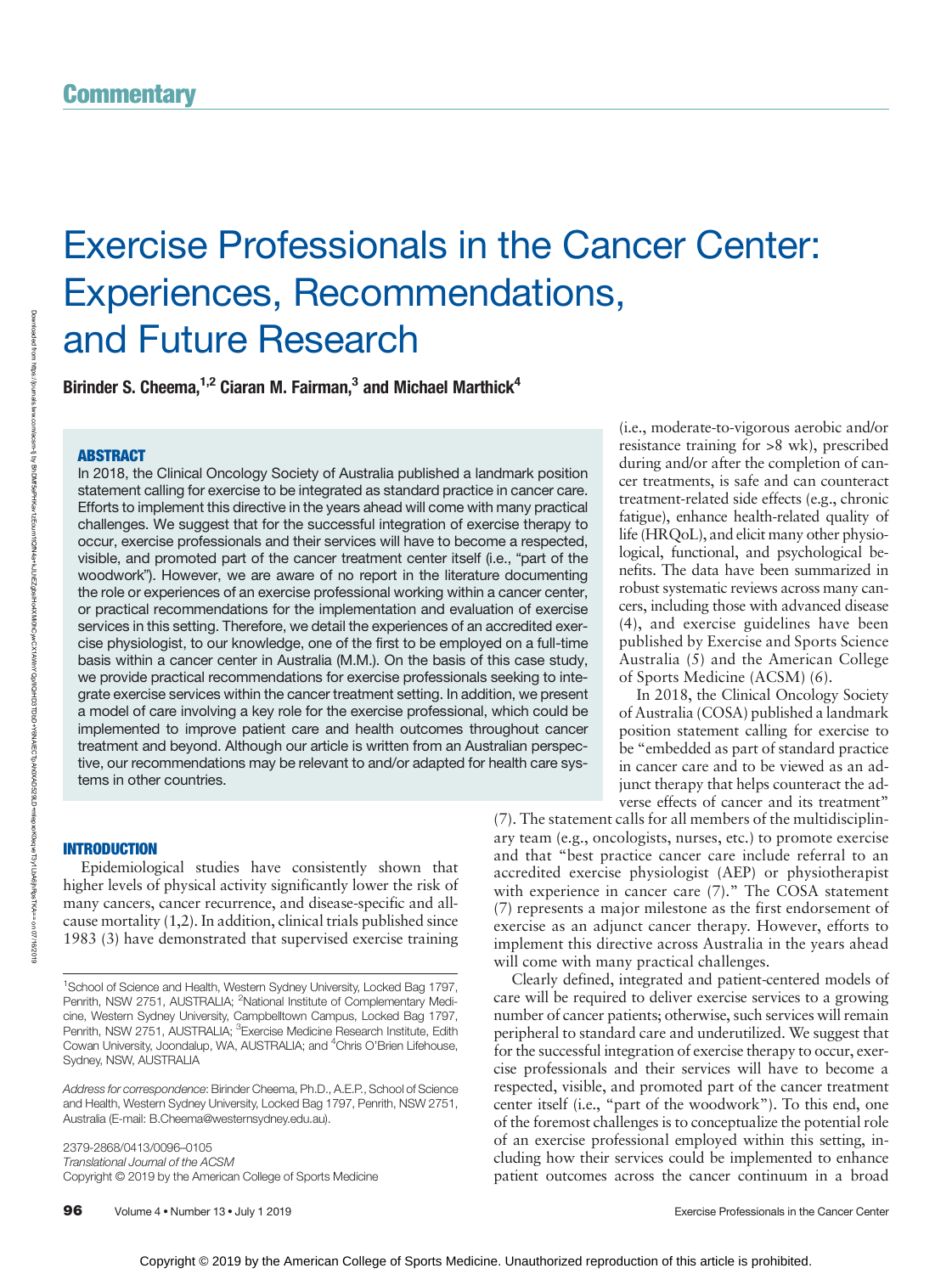range of cancers. However, we are aware of no report in the literature documenting the role or experiences of an exercise professional working within a cancer center, or practical recommendations for the implementation and evaluation of exercise services in this setting.

This article has been written for all clinicians seeking to embed exercise services as standard practice in cancer care. We detail the experiences of an AEP, to our knowledge, one of the first to be employed on a full-time basis within a cancer center in Australia (M.M.). On the basis of this case study, we provide practical recommendations for exercise professionals seeking to integrate exercise services within the cancer treatment setting. In addition, we present a model of care involving a key role for the exercise professional, which could be implemented to improve patient care and health outcomes throughout cancer treatment and beyond. Although our article is written from an Australian perspective, our recommendations may be relevant to and/or adapted for health care systems in other countries.

### MICHAEL MARTHICK, ACCREDITED EXERCISE PHYSIOLOGIST, CHRIS O'BRIEN LIFEHOUSE

An AEP is a university-qualified exercise professional equipped with the knowledge, skills, and competencies to design, deliver, and assess exercise programs for people with acute or chronic medical conditions, including cancer (8). The scope of practice for an AEP also includes the provision of health education and lifestyle modification with a strong emphasis on achieving behavior change (9). Since December 2013, M.M. has served as the only AEP employed at the Chris O'Brien Lifehouse (Lifehouse), a nonprofit, integrated cancer center located in Sydney, Australia [\(www.mylifehouse.org.au\)](http://www.mylifehouse.org.au). The position is based within the Supportive Care and Integrative Oncology Department, which provides evidence-based services from the Lifehouse Living Room (10). These services include exercise physiology, physiotherapy, yoga, nutrition, touch therapies (massage, reflexology), acupuncture, art therapy, counseling, and lymphedema therapy. Exercise physiology services are currently paid for fully by patients (fee for service) or subsidized via Medicare, private health insurance, donations, and research funding (10).

### Integration of Exercise Services

Upon taking up the AEP position in late 2013, patient referrals to exercise physiology services were very slow, with the majority of patients self-referring. Realizing more internal promotion was needed to facilitate referrals, M.M. developed and executed an integration plan that targeted clinicians and patients. The plan included the following:

- Scheduling and attending private meetings with clinicians, including medical and radiation oncologists, surgeons, clinical nurses, and allied health care professionals to improve exercise oncology literacy
- Attending weekly multidisciplinary team meetings to discuss patient care and the evidence-based utility of exercise services in specific cases and/or cancer types
- Providing regular exercise in-services for clinicians. These in-services were also included within the orientation

program for new Lifehouse staff, including nurses, physicians, and administrative personnel.

- Creating one-page topic sheets for clinical staff highlighting the benefits of exercise for specific treatmentrelated side effects/symptoms and referral pathways. Topic sheets were placed on walls in clinical consultation rooms for convenience.
- Providing free fitness testing, supervised exercise sessions, and exercise recommendations for Lifehouse staff, including oncologists and other clinicians
- Providing free 15- to 20-min consultations for patients referred immediately after a clinical review with their oncologist. These meetings took place adjacent to oncologists' offices for easy transition. The scope of the meeting included discussion about current cancer treatments, exercise habits, barriers to uptake, and basic action plan.
- Inviting medical oncologists to visit their patients during participation in group exercise sessions
- Writing educational material on exercise oncology research and practice for the monthly staff newsletter circulated to all staff via the staff intranet and e-mail

### Current Role

The AEP's current role at Lifehouse, including the percentage allocation for each duty, is presented in Table 1. The role primarily involves the delivery of primary exercise services, including individual exercise consultations, group exercise sessions, and remote exercise services (60%). Additional duties include delivering exercise support programs for specific groups (20%), conducting exerciserelated research (10%), providing input on exercise-related services and events (5%), and liaising with external exercise professionals (5%) (Table 1).

### Growth of Primary Exercise Services and Reflections

Primary exercise services have grown by 487% between 2014 and 2017, with the most significant period of growth occurring from 2015 to 2016 (+140%; Fig. 1). Currently, over 100 occasions of service (i.e., number of patient visits) are being provided in-center weekly. In addition, one to two remote exercise services are being provided weekly, i.e., delivered via video consultations and/or web portal (Table 1). Approximately two-thirds of the patients receiving primary exercise services via the Lifehouse Living Room are women (10). The majority of patients have a history of breast cancer (30%) followed by hematological cancer (20%), colorectal cancer (15%), prostate cancer (15%), head and neck cancer (10%), upper gastrointestinal cancer (5%), and brain cancer (5%). The average age of these patients is 57.5 yr (10).

At present, the AEP is working at full capacity with many patients on a waiting list to receive exercise services (10). There is now a need to expand AEP staffing and galvanize more in-house referrals via Lifehouse clinicians in alignment with the COSA position statement and growing recognition of the importance of exercise for cancer patients (7). Notably, only 5%–10% of patients attending Lifehouse receive exercise service(s) as part of their care. Barriers to patient uptake and clinician referral have been outlined previously  $(10)$ . Efforts to address these barriers are ongoing and are primarily focused on improving patient and clinician exercise literacy, undertaking formal evaluation of existing services, using philanthropic donations to supplement or eliminate patient fees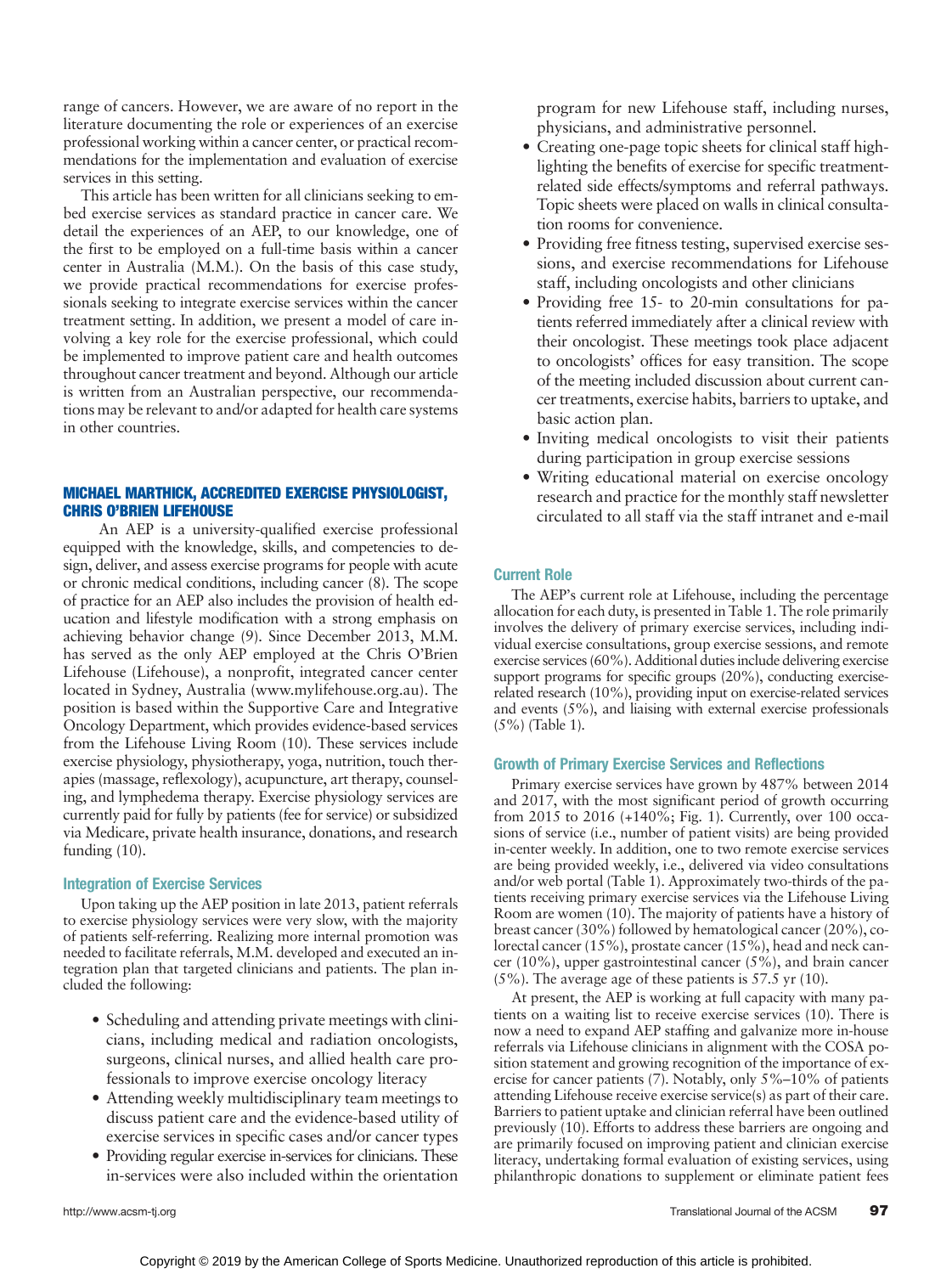### TABLE 1. Current Role and Capacity of the AEP at the Chris O'Brien Lifehouse.

| Primary exercise services (60%)                                                       | a. Individual consultations: these consultations may include any or all of the<br>following: medical history review, fitness assessments (e.g., 6-min walk,<br>submaximal cycle test, grip strength, 1RM row/leg press (if appropriate),<br>balance testing, range of motion), exercise and lifestyle education,<br>development/implementation of a home-based and/or community-based<br>and/or Lifehouse-based exercise program. Initial consultations are provided<br>to patients (and their carers) at any point along the cancer care continuum,<br>from diagnosis (prehabilitation), through cancer therapy, and into<br>survivorship or palliative care.                                                                                                                                                                                                                                                                                                                                        |
|---------------------------------------------------------------------------------------|-------------------------------------------------------------------------------------------------------------------------------------------------------------------------------------------------------------------------------------------------------------------------------------------------------------------------------------------------------------------------------------------------------------------------------------------------------------------------------------------------------------------------------------------------------------------------------------------------------------------------------------------------------------------------------------------------------------------------------------------------------------------------------------------------------------------------------------------------------------------------------------------------------------------------------------------------------------------------------------------------------|
|                                                                                       | b. Group exercise sessions: Group classes involving 4 to 12 patients are often<br>cofacilitated by clinical exercise physiology students from local universities.<br>Approximately 10 sessions per week are provided in a 70 m <sup>2</sup> floor area<br>containing equipment: free weights (dumbbells, barbells, and kettlebells),<br>machine weights (i.e., leg press, seated row, and pulley system), accessories<br>(TRX and resistance bands), and aerobic training equipment (five exercise<br>cycles, one treadmill, one arm ergometer, and one rower). Adjustments to<br>the exercises are made to accommodate individual needs (individualization),<br>as required. All training is prescribed at an appropriate relative intensity, as<br>per standard guidelines. The majority of patients attending these sessions<br>also receive an individualized exercise program to undertake on their own at<br>home or using a fitness facility of their choice. Sessions are 60 min in duration. |
|                                                                                       | c. Remote exercise services: Remote services include remote health coaching<br>using a web portal and telehealth programs delivered via video<br>consultations (LivingRoom@home).                                                                                                                                                                                                                                                                                                                                                                                                                                                                                                                                                                                                                                                                                                                                                                                                                     |
| Establishing/coordinating cancer-specific<br>exercise support programs (20%)          | This includes an 8-wk bone marrow transplantation prehabilitation and<br>rehabilitation program (BMT LivingWell), which has enrolled 120 patients over<br>the last 3 yr. This was developed because of the specific needs and shared<br>experiences of this patient cohort. Lifehouse also runs a generalized<br>collaborative 8-wk exercise and nutrition program (ENRICH) with Cancer<br>Council NSW. There are two programs in development, a small group<br>adolescent and young adult focused program and a breast postsurgical<br>support program. Both cohorts have been identified through clinician and<br>patient consultation and feedback as having specific needs that these<br>programs could support.                                                                                                                                                                                                                                                                                  |
| Conducting primary research on exercise and/or<br>supportive care interventions (10%) | This involves Lifehouse-based research and/or serving as a site for multisite<br>clinical trials.                                                                                                                                                                                                                                                                                                                                                                                                                                                                                                                                                                                                                                                                                                                                                                                                                                                                                                     |
| Providing input to other exercise-related<br>services and events (5%)                 | The Lifehouse Living Room provides a wide variety of opportunities to move,<br>incorporate a sense of play, and maintain a positive relationship with exercise,<br>including yoga and qi gong group classes. Lifehouse has previously hosted<br>workshops for patients and carers on burlesque and dance.                                                                                                                                                                                                                                                                                                                                                                                                                                                                                                                                                                                                                                                                                             |
| Referral and linkage with external exercise<br>professionals (5%)                     | After an initial or follow-up consultation with a patient, a component of the<br>"action plan" may be to link the patient with an external exercise professional.<br>This may be due to several factors, including access, convenience, and prior<br>exercise history. There is also a proportion of patients who seek to limit their<br>time spent in a hospital environment, preferring to exercise elsewhere. A brief<br>phone call is often made to the external practitioner, providing opportunity for<br>appropriate clinical handover.                                                                                                                                                                                                                                                                                                                                                                                                                                                        |
| RM, repetition maximum.                                                               |                                                                                                                                                                                                                                                                                                                                                                                                                                                                                                                                                                                                                                                                                                                                                                                                                                                                                                                                                                                                       |

for exercise services, and seeking opportunities to integrate exercise directly into routine clinical care (e.g., exercise cycling during chemotherapy) (11).

### RECOMMENDATIONS FOR EXERCISE PROFESSIONALS

On the basis of the experiences of M.M. at Lifehouse, we provide some practical recommendations for clinicians seeking to integrate exercise services in cancer care. We acknowledge

that many of the elements of this section could be greatly expanded in stand-alone articles (i.e., the exercise prescription, behavior change strategies/support, and assessment selection). Our aim is to provide a brief and broad overview of the key elements.

### Educational Qualifications

In Australia, an AEP is qualified to work with cancer patients. An AEP has completed  $4-\overline{5}$  yr of university education, including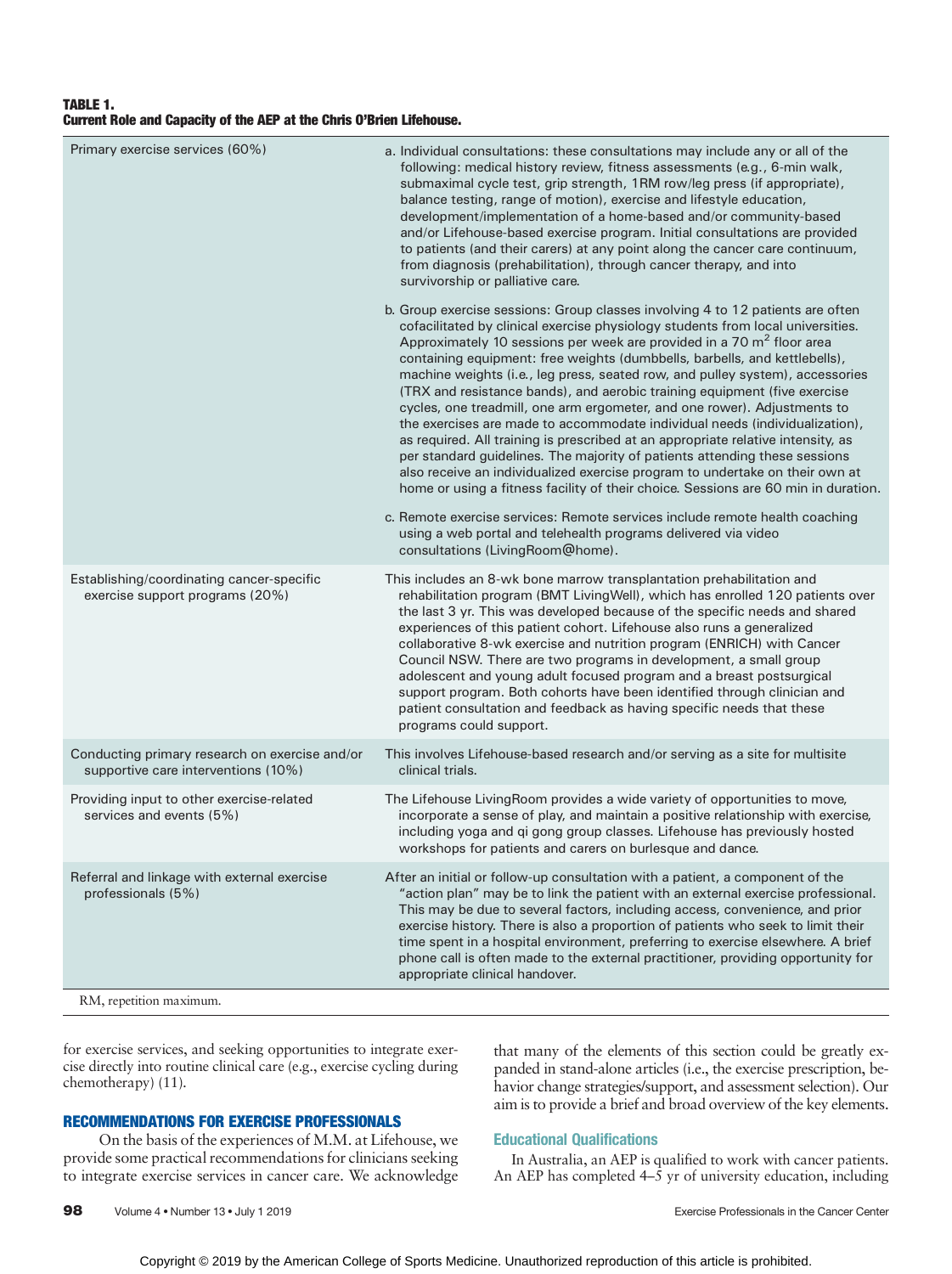

Figure 1: Number of primary exercise services provided at the Chris O'Brien Lifehouse (2014–2017).

360 h of clinical placement within a university program accredited by Exercise and Sports Science Australia. To our knowledge, university programs in exercise science (or equivalent) in other countries do not typically culminate in a professional degree. Therefore, individuals seeking to work in cancer care settings could ideally possess a university degree in exercise studies plus an appropriate specialist certification. The ACSM and the American Cancer Society have developed a comprehensive certification for delivering exercise services in cancer patients (i.e., the Certified Cancer Exercise Trainer). Prerequisites for this certification include a Bachelor's degree in any field plus 500 h of experience training older adults or individuals with chronic conditions.

### Referral Pathways

Streamlined referral pathways may facilitate continuity of care and can be developed by exercise professionals in consultation with oncology clinicians. One example of a streamlined referral system is Ex-Med Cancer ([www.exmedcancer.org.au\)](http://www.exmedcancer.org.au). This referral system is web-based and enables any health care professional to refer a cancer patient for exercise services. It also enables patient to self-refer. Once the referral has been received, the service provider makes contact with the patient. This approach is patient centered and involves minimum investment of time by clinicians or patients.

### Reporting, Safety, and Team Care Approach

In Australia, an AEP is required to provide a written report to a physician who has referred a patient under the Medicare Benefits Schedule (9). The report typically outlines the brief medical history, assessment results, exercise-related considerations (e.g., modifications), prescription (i.e., the exercise management plan), and planned follow-up schedule. The general practitioner (GP) and other members of the care team can be kept informed on safety and progress. Effective communication between health care professionals is essential for the delivery of high-quality multidisciplinary team care (12). If exercise-related contraindications have been identified, or if adverse responses have occurred, the patient can be referred to the appropriate clinician for review. A safety reference guide that considers blood counts, cardiorespiratory signs and symptoms, bone metastases, and changes in physical and

cognitive functioning has recently been published to support the safe delivery of exercise in cancer patients using a team care approach (13).

### Improving Exercise Literacy in Clinicians

All clinicians, including the GP, specialist physicians, nurses, and allied health care professionals, can have a major impact on the adoption of physical activity in their patients (14). For example, it has been demonstrated that oncologists can significantly increase exercise adherence in their cancer patients through supportive statements (15) and behavior change tools (e.g., pedometers) (16). However, oncologists can often be inactive and lack basic knowledge about the application and benefits of exercise training (16,17).

Exercise professionals can help to improve the exercise literacy of oncology clinicians. Formal speaking engagements, including in-services and/or private meetings with clinicians, may be beneficial, along with using web-based approaches to disseminate pertinent clinical information (e.g., via social media pages, videos, blogs, Web sites, newsletters). In addition, providing clinicians the opportunity to directly experience professionally directed exercise services for themselves, e.g., via training sessions and/or assessments, may result in a greater appreciation of these services. Clinicians who are more physically active are more likely to endorse exercise (16).

Collectively, the education and qualifications of the exercise professional, the quality of referral pathways and diligence in reporting, and the strategies to enhance the exercise literacy of clinicians can likely all serve to enhance the utilization of exercise services by cancer patients.

### The Initial Consultation

Exercise prescriptions should be individualized and patient centered (6), i.e., informed by the patient's health history, current health status, and life circumstances, goals, preferences, and motivation (e.g., stage of behavior change). In our experience, a private consultation in a quiet office between the exercise professional and the patient and involving a friend or family member, if the patient so desires, is the best method to gain the insight required to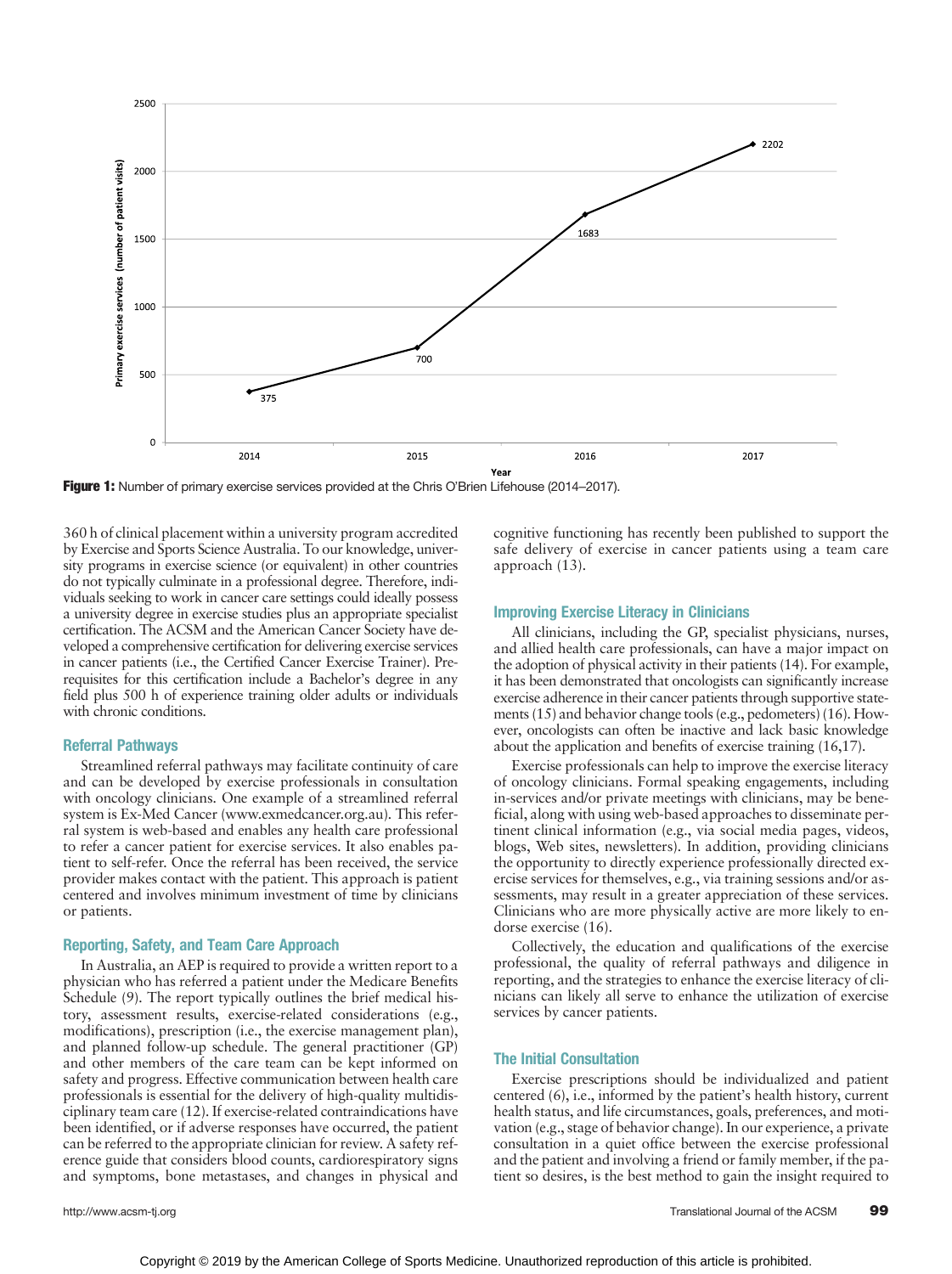create an effective, tailored exercise prescription. These consultations typically extend for 1 h or longer.

Exercise professionals can develop their own medical and health history forms and interviewing strategies (18) and build a program around specific goals, assessments, and rewards. The initial consultation may include the following.

### COMPLETE MEDICAL AND HEALTH HISTORY

This may include a timeline (dates and durations) of all major diseases/illnesses, medical treatments received, significant changes in body weight, hospitalizations, physical trauma (accidents/injuries), and psychological trauma (including stress and anxiety). In addition, the cancer diagnosis (i.e., type, stage, and grade); the specific type, indication, and dosage of current and upcoming treatments for cancer and other comorbidities; the experience of acute and chronic side effects related to these treatments (e.g., fatigue, stress, anxiety, and depression); and the expected duration of treatment can be documented. Exercise professionals need to understand cancer therapies and that these are continually evolving (6). Factors potentially affecting exercise participation and acute and chronic responses to exercise in cancer patients have been summarized in Table 2.

### COMPLETE EXERCISE HISTORY

Previous experience engaging in exercise training (i.e., resistance training and aerobic training), sport, recreation, and leisure activities, along with periods of extended sedentary behavior, can be documented. Moreover, current exercise habits can be documented according to exercise prescription dosing variables (i.e., frequency, intensity, time, and type) such that these aspects could remain within, or be adapted for, the exercise prescription. It may be beneficial to note patient preferences for exercise type (modalities) and location (e.g., home or other) and modify the

### SLEEP AND DIET

It is recommended that exercise professionals be aware of sleep deficits, which are common during cancer therapies (19), and monitor how the exercise prescription is influencing both sleep quality and duration. Exercise training can improve sleep dysfunction in cancer patients (20). If dietary and water intake are lacking, or there is a high intake of refined sugars (21) and processed foods (22,23) known to induce fat gain and chronic disease, basic dietary recommendations in alignment with accepted guidelines can be offered by the exercise professional, as per the scope of practice for an AEP in Australia (9). However, nutritional care in cancer patients can be complex, and therefore referral to a dietitian for more detailed assessment and treatment plan may be warranted. For example, malnutrition can arise from treatment of head and neck (24) and gastrointestinal cancers (25), whereas the need to lose body fat may be of major concern in certain cancers, such as breast, where obesity is associated with a poorer prognosis and treatment outcomes (26).

### BARRIERS TO EXERCISE

A key element to successful adoption and maintenance of exercise is the identification of barriers and the outlining of specific strategies to overcome these barriers. Barriers in cancer patients can be general (e.g., lack of time/resources, family obligations, lack of social support, weather, etc.), cancer specific (e.g., concerns over safety, fear of exacerbating symptoms, lack of physician support, etc.), and psychologically rooted (e.g., lack of confidence and self-efficacy) (27–29). Motivational interviewing involves guiding the conversation and allowing the patient to identify their own

prescription accordingly.

### TARI F 2 Factors Affecting Exercise Participation and Responses in Individuals with Cancer.

| Cancer                                                  | Type<br><b>Stage</b><br>Metastases (including<br>bony disease)                                                                                                                                                                                                                       |
|---------------------------------------------------------|--------------------------------------------------------------------------------------------------------------------------------------------------------------------------------------------------------------------------------------------------------------------------------------|
| Time point along<br>cancer continuum                    | Pretreatment<br>Undergoing active treatment<br>Posttreatment/survivorship<br>Palliation                                                                                                                                                                                              |
| Treatment-related factors                               | Type<br>Dose<br>Combination<br>Duration<br>Distance to treatment center                                                                                                                                                                                                              |
| Psychological and<br>support factors                    | Motivation/engagement<br>Self-efficacy<br>Depression<br>Anxiety<br>Carer/social/health<br>professional support<br>Financial status/support<br>Time concerns<br>(responsibilities/priorities)                                                                                         |
| Physical factors/side<br>effects of cancer<br>treatment | Cancer-related fatigue<br>Range of motion<br><b>Physical fitness</b><br>Training age (i.e., exercise<br>experience)<br><b>Nausea</b><br>Sleep dysfunction<br>Peripheral neuropathy<br>Cardiotoxicity<br>Lymphedema<br>Time since surgery<br>Distance to exercise<br>program location |
| Comorbidities                                           | <b>Diabetes</b><br>Coronary artery disease<br>Obesity<br>Chronic pain<br>Other                                                                                                                                                                                                       |

solutions to perceived barriers, and this technique may potentially improve exercise adherence (27–29).

### SOCIAL SUPPORT AND ROLES

Influential family and friends may help to facilitate behavior change (via partnering, motivational cuing, etc.). Understanding the role of the patient within the family may be important for increasing engagement in routine activities within the home and identifying opportunities for increasing physical activity outside the home (e.g., "I have time to walk around the soccer field while my kids have soccer practice on Tuesday and Thursday"). If the patient is currently employed or has other duties (i.e., as a caregiver or volunteer), the nature of the role and weekly schedule can be discussed to identify scheduling gaps, i.e., opportunities to engage in exercise or physical activity. This may be particularly important for those exposed to extended periods of inactivity.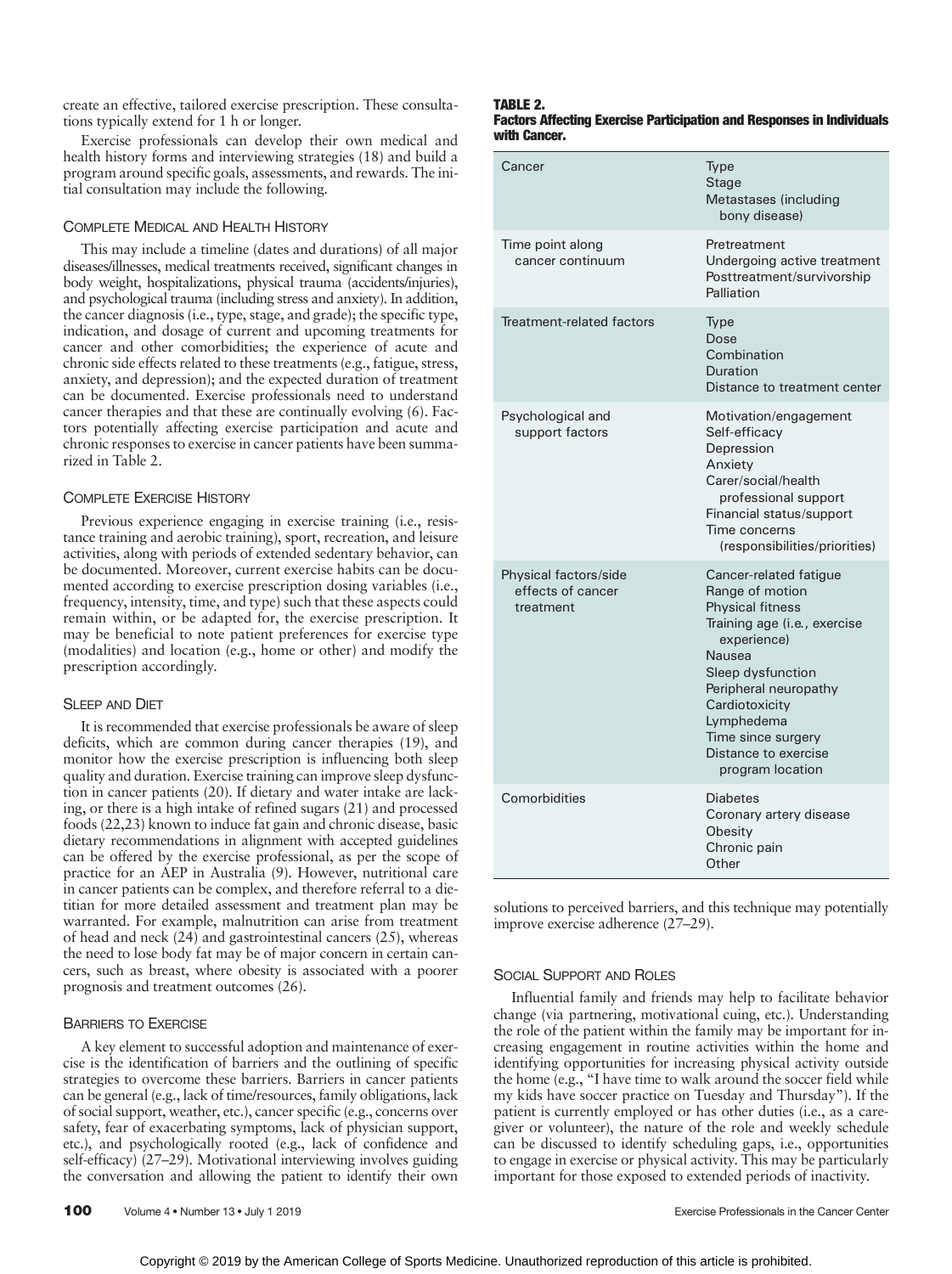### GOALS AND REWARDS

Discussing life aspirations is important for the identification of intrinsic and extrinsic motivators and the development of both short- and long-term goals. Goal setting involving SMART goals aligned with the assessment outcomes, program adherence, and rewards system is important for stimulating motivation, compliance, enjoyment, and improvement (30).

### Preexercise and Ongoing Assessments

Preexercise, medical, and exercise-related assessments in cancer patients have been outlined by the ACSM (6). Assessments can also be undertaken to evaluate physiological, functional, and/or psychological adaptations to the exercise prescription. The selection of assessments can be patient centered, i.e., informed by the patient's goals and health impairments, including current- and potential treatment-related side effects (e.g., bone demineralization caused by use of aromatase inhibitors). Multiple clinicians can be involved in the collection of assessments. For example, an endocrinologist could schedule the collection of routine blood tests in a patient with metabolic syndrome to align with the exercise prescription timeline. It is recommended that the time course for repeat assessments is evidence supported, as to not waste resources and/or overburden the patient and exercise professional.

Several assessments, including cardiorespiratory fitness, muscle mass (e.g., body composition), and general HRQoL, have relevance and could be collected across all cancer patients (6). In clinical practice, gold standard assessments for cardiorespiratory fitness (i.e., peak oxygen consumption,  $\text{V'O}_{2\text{peak}}$ ) and muscle mass (via dual-energy x-ray absorptiometry) would be ideal, but resources and budgets may limit collection in clinical practice, and hence surrogate measures could be collected. The Medical Outcomes Trust Short Form-36 (SF-36) survey (31) is a generic HRQoL instrument that has been validated and used in clinical research and practice globally, and specific domains (e.g., physical function and vitality) have been shown to be sensitive to change in exercise oncology research. Disease-specific instruments can also be used to assess the impact of specific cancers and their treatments on HRQoL.

### Exercise and Physical Activity Prescription

Our recommendations for the exercise and physical activity prescription align with position statements (5,6) and are also informed by our experience in research and clinical settings (Table 3). The exercise prescription should include robust training modalities (e.g., resistance and aerobic training) applied using fundamental training principles (32). A list of daily activities can also be provided to engage the patient with their role in life (e.g., domestic duties, work duties, care duties) as this is a fundamental aspect of rehabilitation (33). In addition, leisure-time activities that will inspire the patient toward lifelong physical activity can be outlined and included. Such leisure-time activities may overlap with and therefore contribute to the aerobic training prescription. If desired by the patient, the prescription can emphasize social engagement (34) and time in nature (35) as these elements are known to improve adherence, extending the benefits of exercise and physical activity.

### RESISTANCE TRAINING

Ideally, resistance training sessions should be supervised, at least for the initial 2–3 months, to develop proper movement patterns (technique) that are essential to prevent the occurrence of musculoskeletal injuries, which have been reported in some trials (36). Alternatively, if appropriate, resistance training prescriptions can be provided to patients to be undertaken unsupervised on their own at home or in a facility or their choice. However, in our experience, unsupervised resistance training can often result in insufficient loading, poor technique, low compliance, and therefore suboptimal benefits in inexperienced lifters.

### AEROBIC TRAINING

All aerobic training can be informed by the patient's exercise modality preferences. Moderate to higher intensities of aerobic training may be ideally undertaken with supervision in inexperienced patients initially (e.g., ~2–3 months), particularly those with chemotherapy-induced cardiotoxicity, cardiovascular risk factors, or known cardiovascular disease. Unsupervised training (as appropriate) can be encouraged on a daily basis to foster habitual activity and behavior change as required. Walking is often the most viable and preferred mode of aerobic training for many cancer patients (37), and it can often be undertaken without supervision, even in advanced cancers (38). However, as per all aerobic training prescriptions, the unsupervised walking program should include progressions in frequency, duration (i.e., by documenting walking time or step counts), and/or intensity (i.e., by increasing walking speed or exposure to inclines, i.e., hills) over time for ongoing benefits.

### FLEXIBILITY TRAINING

Dynamic and static stretching can be included within resistance training warm-up and cooldown procedures, respectively, to supplement improvements in joint ranges of motion achieved through dynamic resistance exercises. Additional stretching can be prescribed up to 7 d·wk<sup>-1</sup> to address range of motion deficits induced by cancer therapies, aging, disuse, and a combination thereof.

### Fostering Independence

An important component of behavior change is encouraging independent participation (autonomous practice), which includes the systematic titration away from supervised exercise sessions. In particular, individuals who are new to exercise can be encouraged to explore different exercise and self-regulatory strategies on their own. Reduced dependence on the exercise supervisor may aid in the long-term maintenance of exercise and related lifestyle changes (39). An overview of theories and strategies to promote successful adoption and maintenance of activity has been outlined elsewhere (40).

### Monitoring and Progression

Accurate monitoring of each training session, including comparing planned (prescribed) versus completed (actual) exercise sessions, is essential for ensuring safety and progress. For example, a planned resistance training session may have involved 10 exercises performed for two sets by 8–12 repetitions maximum each, but pain may have limited the patient's ability to train, e.g., the individual completed only one set of five exercises with light (suboptimal) loads. Documenting planned and completed exercise sessions may more effectively inform adjustments in the prescription to accommodate acute symptomatic fluctuations (41).

Autoregulation can also be applied to adjust the exercise prescription as needed (42). There are numerous ways to apply autoregulation within a training program, e.g., to adjust intratraining loads, to progress from week to week, or to select a set/repletion or duration/intensity scheme before the exercise session (42). This can be done using scales to assess energy, recovery, or sleep before a session, or using a perceived exertion scale to adjust intrasession load. These are readily used methods of adjusting training that are beginning to be investigated in exercise oncology research (43). Autoregulatory strategies within a properly periodized training model will likely reduce the risk of injury (due to fatigue,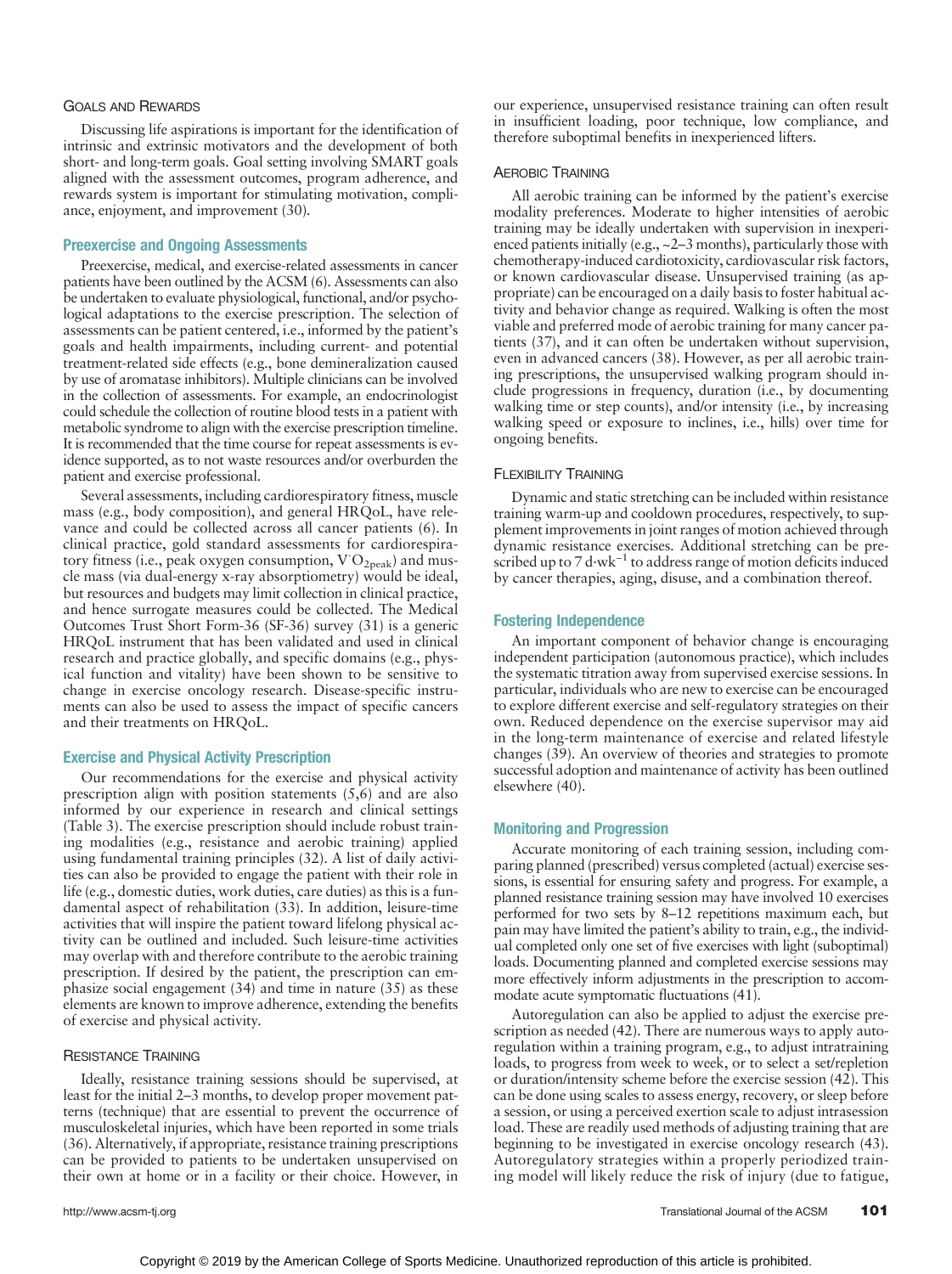### TABLE 3. Exercise and Physical Activity Prescription Recommendations.

| <b>Resistance training</b>  |                                                                                                                                                                                                                                                                                                                                                                                                                                                                                                                                                                                                                                                                                                                                                                                                                      |
|-----------------------------|----------------------------------------------------------------------------------------------------------------------------------------------------------------------------------------------------------------------------------------------------------------------------------------------------------------------------------------------------------------------------------------------------------------------------------------------------------------------------------------------------------------------------------------------------------------------------------------------------------------------------------------------------------------------------------------------------------------------------------------------------------------------------------------------------------------------|
| Frequency                   | Two to three sessions per week of full-body training performed on nonconsecutive days<br>(separated by 48-72 h to enable muscle regeneration and adaptation), ideally performed<br>under supervision for at least 12 wk to ensure optimal movement technique, loading,<br>and progression                                                                                                                                                                                                                                                                                                                                                                                                                                                                                                                            |
| Intensity                   | Initially 60% of 1RM (15RM) progressing to 70%-85% of 1RM (6-12RM) within several<br>weeks. Sets should be performed to neuromuscular fatigue for optimal adaptation of muscle<br>mass (hypertrophy), metabolic health (i.e., augmenting fat loss), and musculoskeletal fitness<br>(i.e., strength, endurance, and flexibility). Moderate cadence initially to optimize strength<br>and hypertrophy gains (i.e., $1-3$ s concentric, $1-3$ s eccentric)                                                                                                                                                                                                                                                                                                                                                              |
| Exercises/volume            | Initially two sets of 5-12 dynamic exercises targeting all major muscle groups. An emphasis<br>should be placed on correcting poor movement patterns and improving ROM using functional<br>movements. Loading can be applied and progressed using body weight, free weights, pulley<br>systems, machines, or a combination thereof. Examples of exercises for beginner to intermediate<br>lifters: e.g., bench press, push-up, dead lift, lat pulldown, Australian pull-ups (using TRX, bar,<br>or rings), seated row, bent over row, assisted chin up, shoulder press, side/front/reverse shoulder<br>raise, biceps curl, triceps extension, bench/chair dip, leg curl, squat, split squat, Bulgarian<br>squat, forward/reverse lunge, side squat, sit-ups, back extension, seated twists, and bird<br>dog exercise |
| Warm-up/cooldown            | Warm-up: Dynamic, active stretching of all joints throughout their ranges of motion<br>Cooldown: Active and passive static stretching of all joints to their maximum ranges of motion                                                                                                                                                                                                                                                                                                                                                                                                                                                                                                                                                                                                                                |
| Progression models          | Volume: Progress according to tolerance, up to three sets for the large muscle group, multijoint<br>exercises (e.g., bench press and squat)<br>Periodization: Training variables, i.e., intensity (loading), repetition speed, and/or degree of difficulty<br>of each exercise can be increased to more effectively enhance other parameters of physical fitness,<br>including muscular power, agility, coordination, balance, reaction time, speed; e.g., plyometrics<br>(jumping) can be included for bone health and lower body muscular power                                                                                                                                                                                                                                                                    |
| <b>Aerobic training</b>     |                                                                                                                                                                                                                                                                                                                                                                                                                                                                                                                                                                                                                                                                                                                                                                                                                      |
| Frequency                   | Daily, to foster habitual movement                                                                                                                                                                                                                                                                                                                                                                                                                                                                                                                                                                                                                                                                                                                                                                                   |
| Intensity                   | Moderate (50%-70% HRR) to Vigorous (70%-85% HRR)                                                                                                                                                                                                                                                                                                                                                                                                                                                                                                                                                                                                                                                                                                                                                                     |
| Time                        | 20-30 min per session (>150 min·wk <sup>-1</sup> moderate intensity or >75 min·wk <sup>-1</sup> vigorous intensity,<br>or combination thereof)                                                                                                                                                                                                                                                                                                                                                                                                                                                                                                                                                                                                                                                                       |
| Type                        | Any rhythmical activity preferred by the patient/client, which ideally provides sufficient overload<br>to improve cardiorespiratory fitness and cardiovascular disease risk factors, including<br>body composition.<br>Walking is often the most viable aerobic activity and can often be performed unsupervised, but<br>should still involve progressions in frequency, duration, and/or intensity (e.g., by including<br>more hills) for ongoing benefits.                                                                                                                                                                                                                                                                                                                                                         |
| <b>Flexibility training</b> |                                                                                                                                                                                                                                                                                                                                                                                                                                                                                                                                                                                                                                                                                                                                                                                                                      |
| Frequency                   | $\geq$ 2 sessions per week                                                                                                                                                                                                                                                                                                                                                                                                                                                                                                                                                                                                                                                                                                                                                                                           |
| Intensity                   | Stretch to the point of feeling tightness or slight discomfort                                                                                                                                                                                                                                                                                                                                                                                                                                                                                                                                                                                                                                                                                                                                                       |
| Time                        | Hold each static stretch for 10-30 s                                                                                                                                                                                                                                                                                                                                                                                                                                                                                                                                                                                                                                                                                                                                                                                 |
| Volume                      | Repetition of each stretch two to four times is recommended                                                                                                                                                                                                                                                                                                                                                                                                                                                                                                                                                                                                                                                                                                                                                          |
| <b>Daily activities</b>     | A list of daily activities should be provided to promote physical activity behavior change, focusing<br>on reengagement with role in life. Examples include shopping, vacuuming, dusting, sweeping,<br>laundry, dishes, meal preparation, other errands, and care of children/dependents.                                                                                                                                                                                                                                                                                                                                                                                                                                                                                                                            |
| Leisure-time activity       | Leisure-time activities that patient/client is interested in pursuing should be diarized and<br>undertaken regularly. These activities can provide opportunities to engage socially and with<br>nature, if desired by the patient/client. Both short- and long-term goals and rewards (internal<br>and external) can be created around engagement in leisure-time activities. Moderate-to                                                                                                                                                                                                                                                                                                                                                                                                                            |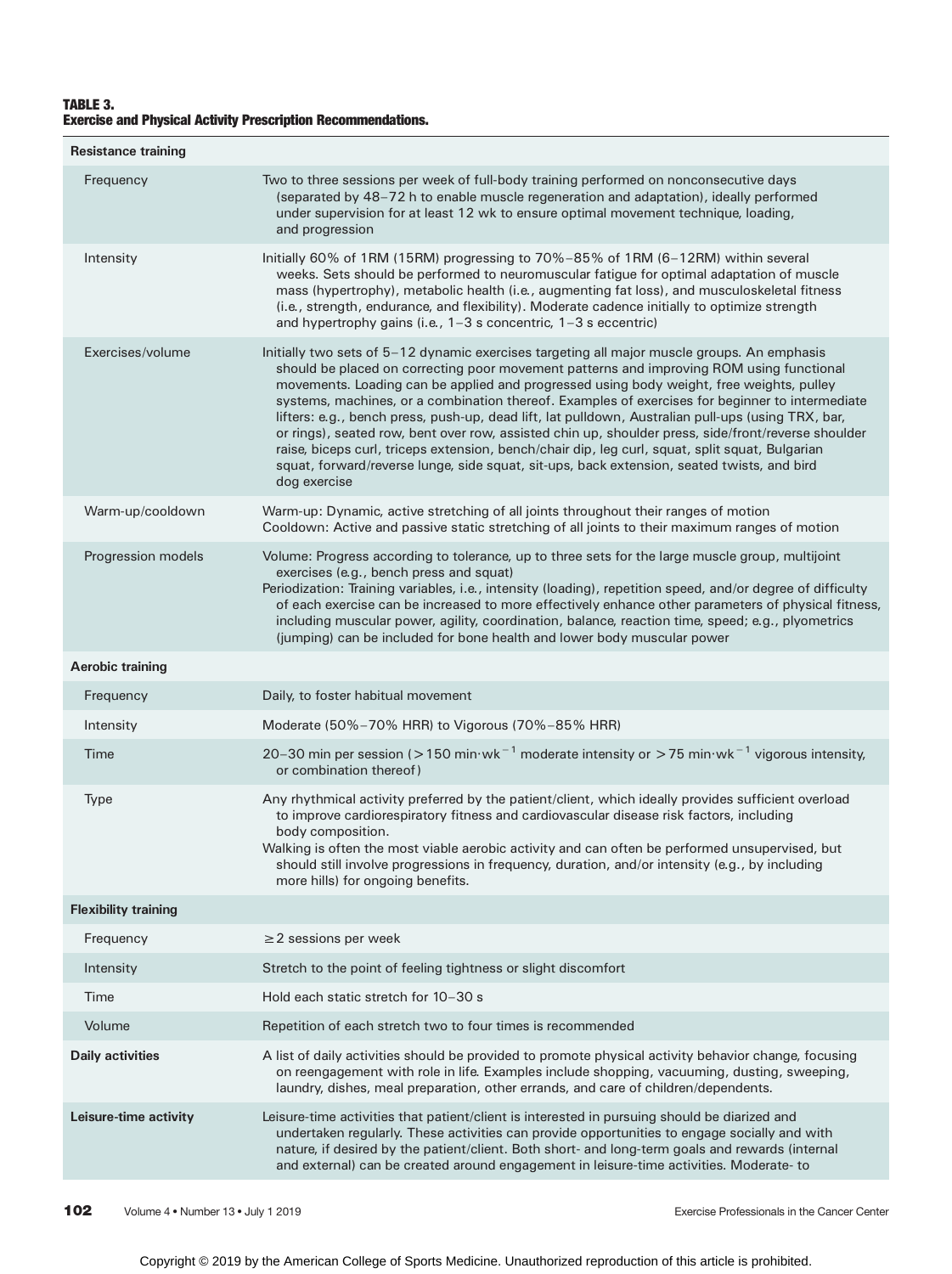|                               | vigorous-intensity leisure-time activities can be used as a substitute for aerobic<br>training sessions.                                                                                                                                                                                                                                                                                                                                                                                                                                                                                                                                                                                                                                                                                                                                                                                                                                                                                                                                                                                                                                                                                                                                                                                                                                                                                                                                                                                                                                                                                                                                                                                                                                                                                                                                                                                                                                                                                                                                                                                                                                                                                                                                                                                                                                                                           |
|-------------------------------|------------------------------------------------------------------------------------------------------------------------------------------------------------------------------------------------------------------------------------------------------------------------------------------------------------------------------------------------------------------------------------------------------------------------------------------------------------------------------------------------------------------------------------------------------------------------------------------------------------------------------------------------------------------------------------------------------------------------------------------------------------------------------------------------------------------------------------------------------------------------------------------------------------------------------------------------------------------------------------------------------------------------------------------------------------------------------------------------------------------------------------------------------------------------------------------------------------------------------------------------------------------------------------------------------------------------------------------------------------------------------------------------------------------------------------------------------------------------------------------------------------------------------------------------------------------------------------------------------------------------------------------------------------------------------------------------------------------------------------------------------------------------------------------------------------------------------------------------------------------------------------------------------------------------------------------------------------------------------------------------------------------------------------------------------------------------------------------------------------------------------------------------------------------------------------------------------------------------------------------------------------------------------------------------------------------------------------------------------------------------------------|
| <b>Exercise modifications</b> | Exercise modifications are often necessary in individuals with cancer, particularly in those<br>who are older.<br>Mobility deficits: It is common for individuals to present with joint mobility impairments<br>(e.g., at the shoulder, hip, or ankle), which can contribute to dysfunctional movement<br>patterns and therefore increase the risk of musculoskeletal injury when lifting heavy loads.<br>Resistance exercises should be prescribed commensurate to the patient's physical<br>capabilities, i.e., adhering to proper lifting technique. Functional resistance training<br>movements involving stepwise progressions to basic push, pull, squat, twist, and<br>bend/extend exercises, along with appropriate stretching (flexibility work), may be the best<br>approach for addressing mobility deficits, where possible. Moreover, this approach may be<br>the safest and most effective way to achieving gains in muscular fitness, muscle mass, and<br>activities of daily living (e.g., a patient's ability to squat down to $90^{\circ}$ knee bend translates<br>directly to rising from a chair or toilet).<br>Neuromuscular deficits: The inclusion of balance elements (e.g., using single leg and various<br>other stances, and equipment such as balance boards and bosu balls) within functional<br>resistance training exercises may further enhance the neuromuscular and proprioceptive<br>benefits of resistance exercises and contribute to greater reductions in the risk of falls. In<br>individuals presenting with significant balance and/or other neuromuscular impairments<br>(e.g., as a result of peripheral neuropathy), machine-based resistance training and<br>weight-supported aerobic training modalities (e.g., recumbent cycle) may be preferred.<br>Logistical considerations: As with many clinical exercise settings, the ratio of staff to patients<br>and the number of patients attending a group class at any one time can potentially restrict/limit<br>the order and type of exercises performed, i.e., training efficiency and effectiveness. Patients<br>should therefore be encouraged to aim for the exercises that will give them the "most bang<br>for their buck," i.e., large, multijoint exercises (e.g., squat) as a priority versus smaller,<br>single-joint exercises (e.g., leg extensions or biceps curls). |
|                               |                                                                                                                                                                                                                                                                                                                                                                                                                                                                                                                                                                                                                                                                                                                                                                                                                                                                                                                                                                                                                                                                                                                                                                                                                                                                                                                                                                                                                                                                                                                                                                                                                                                                                                                                                                                                                                                                                                                                                                                                                                                                                                                                                                                                                                                                                                                                                                                    |

ROM, range of motion; RM, repetition maximum; HRR, heart rate reserve.

overtraining, etc.), minimize mental staleness, and promote longterm adoption of exercise (42,43).

### Digital Health

The adoption of innovative technology tools to improve clinician and patient contact and monitoring in exercise oncology is rapidly advancing. This includes opportunities to provide remote monitoring of exercise behaviors using wearable technologies (e.g., pedometers) and online portals (44) through to full telerehabilitation programs (45). Such innovative methods could be implemented to improve patient access and monitoring.

### AN INTEGRATED MODEL OF CARE

Thirty-five years of empirical research culminating in clinical guidelines and position statements has demonstrated that exercise can be integrated as standard practice in cancer care, across all cancers, and be viewed as an adjunct therapy that helps counteract the adverse effects the disease and its treatment (7). In Figure 2, we present an integrated and patientcentered model of care to enhance health outcomes both during and beyond cancer treatment. This model of care is currently being implemented and refined at the Chris O'Brien Lifehouse. In this model, we propose that exercise professionals employed within the cancer center itself can play a major role in the long-term care of cancer patients. Exercise services, by their nature, require an individualized (patient-centered) approach that involves extended consultations, long-term planning, consistent and periodic contact, and the input of other health care professionals. In Australia, the scope of practice of an AEP positions them optimally to take on the role of the "supportive care navigator" for patients who are undergoing intensive cancer treatment (or in palliative care) and looking toward maintaining and/or improving HRQoL.

We propose that the referral for exercise services can ideally come from the consulting oncologist given that these physicians are directing the cancer treatment. Oncologists have the duty of care to inform the patient about both the positive and the negative effects of their treatments and the best-practice approaches to mitigate symptoms and maintain and improve their health status and HRQoL. Exercise is likely the most evidence-supported intervention that an oncologist can recommend in this regard (7). In Australia, the referral for Medicare-supported services must be provided by the GP. In such instances, the oncologist could provide a written recommendation for the GP to refer a patient to an AEP under the appropriate Medicare scheme.

Individuals with cancer will have psychological, musculoskeletal, and nutritional concerns that will require the expertise of other health care professionals. Ideally, as at Lifehouse (10), these professionals would also be embedded within the cancer center itself (Fig. 2). Referrals to other health care professionals could be made by the exercise professional, as identified in the first consultation with the patient. A comprehensive, but realistic, suite of therapies to complement the exercise program will likely provide patients with the best possible outcomes during their cancer treatments.

Transitioning back to the community: The in-center exercise physiologist could be in an ideal position to enhance continuity of care from the clinical setting to the community. This continuity of care could be facilitated by identifying and creating a network of community-based exercise professionals who can best address the needs of cancer patients and survivors. Referrals to community-based exercise professionals could take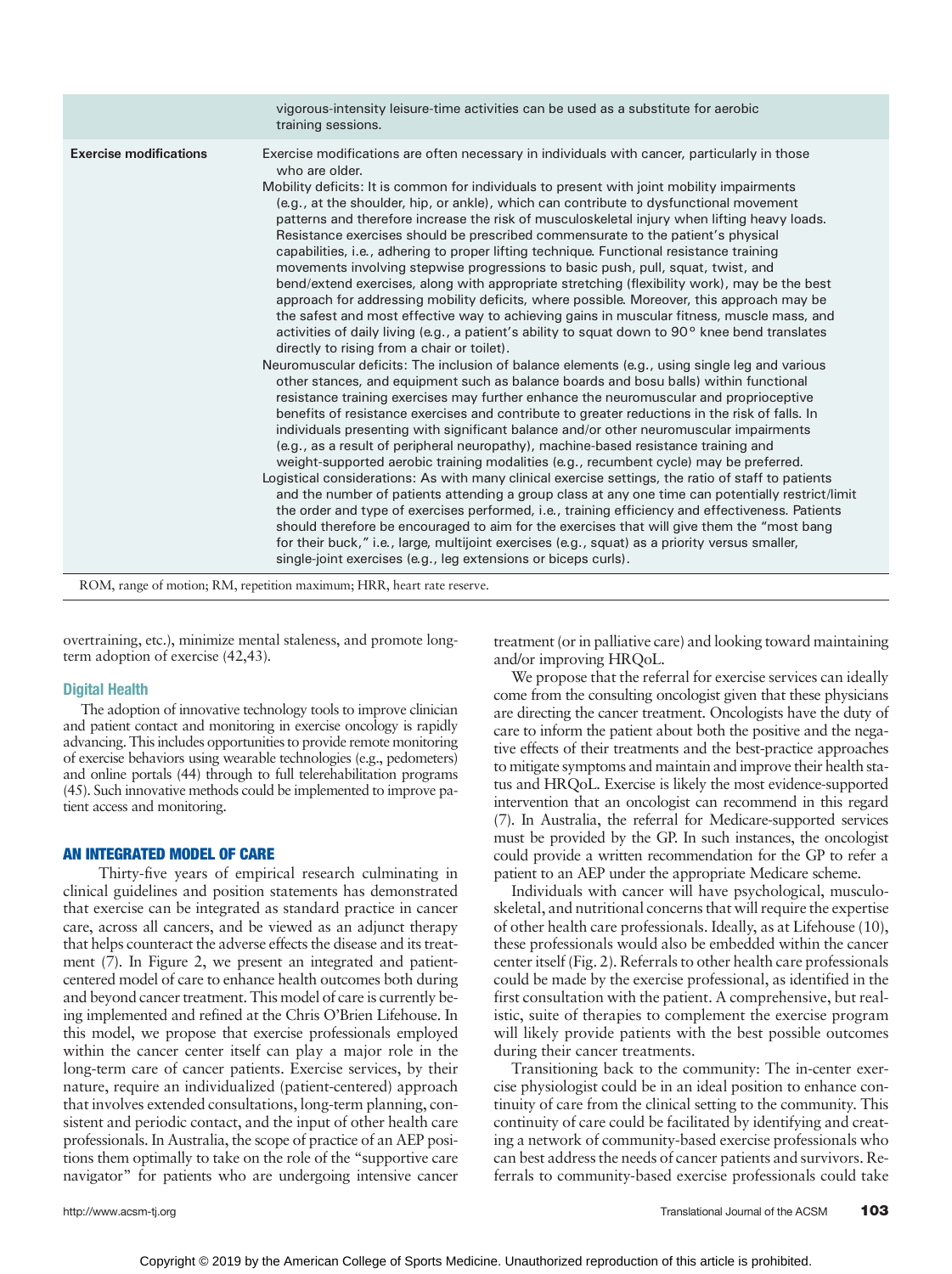

Figure 2: An integrated and patient-centered model of care to enhance patient outcomes during and beyond cancer treatment. Large arrows represent patient flow into and out of the cancer center.

place at any time point along the cancer continuum, informed by patient preference. Such an approach may lead to better health outcomes, HRQoL, and survival prospects for any given patient over the long term.

### FUTURE TRANSLATIONAL RESEARCH

We have presented evidence and recommendations for the inclusion of exercise professionals within the cancer center and have outlined a model of care that is realistic and currently being implemented and refined at the Chris O'Brien Lifehouse. The implementation of this model, or an adaptation thereof, could potentially result in better continuity of care and health outcomes for patients throughout their treatment journey and beyond. Therefore, the main avenue for a formal translational research program would be to investigate the feasibility and effectiveness of such a model of care in all its aspects. We are planning to undertake such research at the Lifehouse. Such research initiatives could enhance the implementation and refinement of exercise services more broadly in cancer treatment settings. Moreover, research into the cost-effectiveness of such programs could provide valuable information to policymakers and third-party payers and provide support for reimbursement. We suggest that a comprehensive translational research program needs to be undertaken if cancer patients are to truly benefit from the research efforts put forth in previous decades.

BSC is the guarantor of the article, taking responsibility for the integrity of the work as a whole, from inception to published article. BSC, CF, and MM conceived and drafted the manuscript. This research received no specific grant from any funding agency in the public, commercial, or not-for-profit sectors. The views expressed in this article do not constitute endorsement by the ACSM.

### REFERENCES

- 1. Moore SC, Lee I, Weiderpass E, et al. Association of leisure-time physical activity with risk of 26 types of cancer in 1.44 million adults. JAMA Intern Med. 2016;176(6):816–25. doi: 10.1001/jamainternmed.2016.1548.
- 2. Cormie P, Zopf EM, Zhang X, Schmitz KH. The impact of exercise on cancer mortality, recurrence, and treatment-related adverse effects. Epidemiol Rev. 2017;39(1):71–92. doi: https://dx.doi.org/10.1093/epirev/mxx007. PubMed PMID: 28453622.
- 3. Winningham ML. Effects of a Bicycle Ergometer Program on Functional Capacity and Feelings of Control in Women with Breast Cancer [Dissertation]. Columbus (OH): Ohio State University; 1983.
- 4. Albrecht TA, Taylor AG. Physical activity in patients with advanced-stage cancer: a systematic review of the literature. Clin J Oncol Nurs. 2012;16(3): 293–300. Epub 2012/05/30. doi: 10.1188/12.Cjon.293-300. PubMed PMID: 22641322; PubMed Central PMCID: PMCPMC4408536.
- 5. Hayes S, Spence R, Galvao D, Newton R. Australian Association for Exercise and Sport Science position stand: optimising cancer outcomes through exercise. J Sci Med Sport. 2009;12(4):428–34.
- 6. Schmitz KH, Courneya KS, Matthews C, et al. American College of Sports Medicine roundtable on exercise guidelines for cancer survivors. Med Sci Sports Exerc. 2010;42(7):1409–26. Epub 2010/06/19. doi: 10.1249/MSS.0b013e3181e0c112. PubMed PMID: 20559064.
- 7. Cormie P, Atkinson M, Bucci L, et al. Clinical Oncology Society of Australia position statement on exercise in cancer care. Med J Aust. 2018. Epub 2018/05/03. PubMed PMID: 29719196.
- 8. Cheema BS, Robergs RA, Askew CD. Exercise physiologists emerge as allied healthcare professionals in the era of non-communicable disease pandemics: a report from Australia, 2006–2012. Sports Med. 2014;44(7):869–77. doi: 10.1007/s40279-014-0173-y.
- 9. Exercise and Sport Science Australia: Accredited Exercise Physiologist Scope of Practice 2016.
- 10. Grant SJ, Marthick M, Lacey J. Establishing an integrative oncology service in the Australian healthcare setting—the Chris O'Brien Lifehouse Hospital experience. Support Care Cancer. 2018. doi: 10.1007/s00520-018-4460-2.
- 11. Edwards K, Thomas V, Seet-Lee C, Cheema B, Boyer M, Marthick M. Piloting the effect of aerobic exercise during chemotherapy infusion in patients with cancer. Med Sci Sports Exerc. 2018;50(5S):383–4.
- 12. Babiker A, El Husseini M, Al Nemri A, et al. Health care professional development: working as a team to improve patient care. Sudanese Journal of Paediatrics. 2014;14(2):9–16. PubMed PMID: PMC4949805.

104 Volume 4 • Number 13 • July 1 2019 **Cancer Center** Exercise Professionals in the Cancer Center